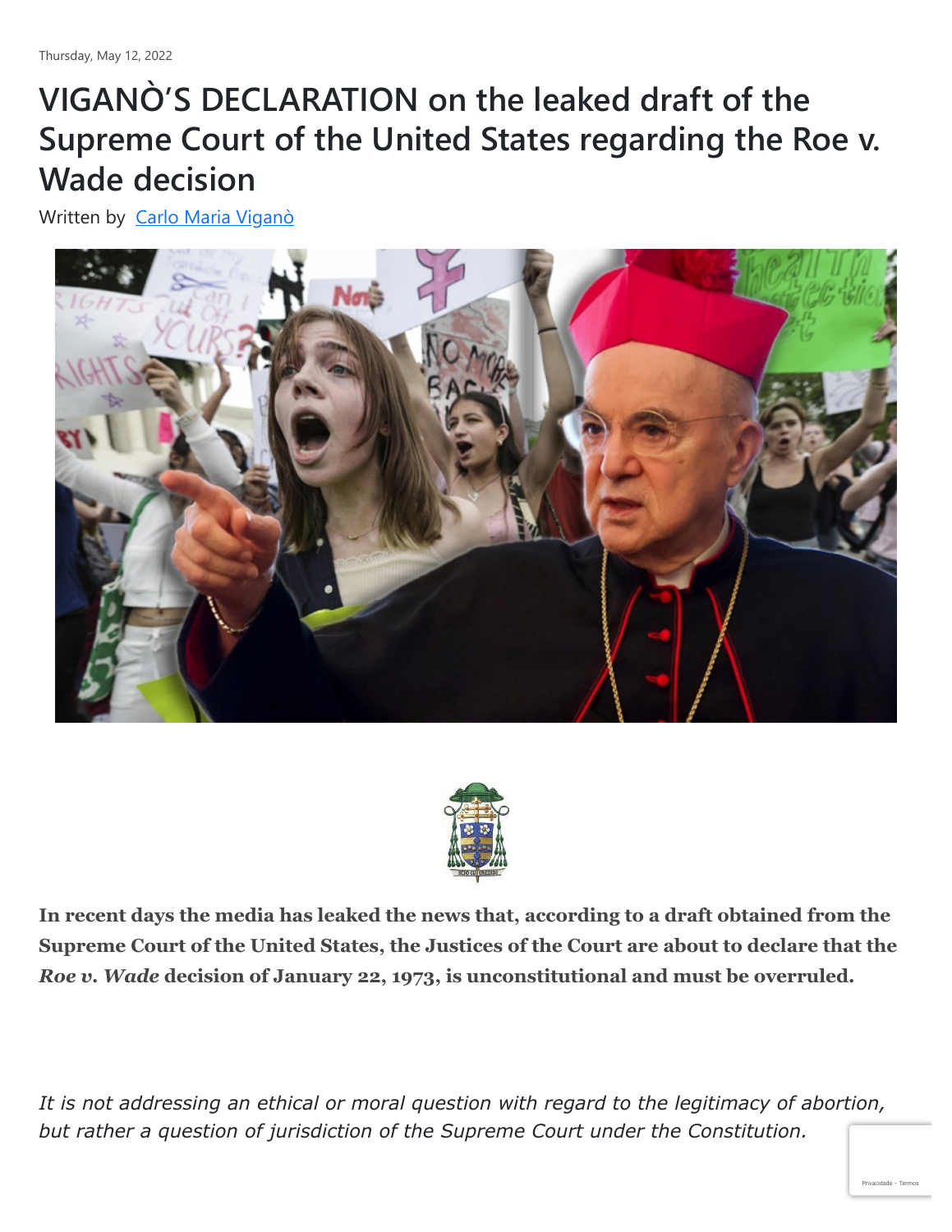First of all, a widespread misunderstanding needs to be clarified: this potential decision of the Supreme Court does not address the moral legitimacy of abortion, but rather whether the 1973 decision conforms to the Constitution of the United States with respect to the sovereignty of the individual States. It is not therefore addressing an ethical or moral question with regard to the legitimacy of abortion, but rather a question of jurisdiction of the Supreme Court under the Constitution.

The *vulnus* [wound] that the *Roe v. Wade* decision inflicted on the sovereignty of the States of the Union is a constitutional matter, and the Justices will have to make a ruling on it as such.

It is significant that this aspect of the decision has been deliberately not spoken about by the media, emphasizing instead the specific content of the decision and making it an ideological banner. It is also clear that this propaganda operation, maliciously conducted by the deep state, has the purpose of radicalizing the debate that the news will stir up in public opinion, with the intention of influencing the motivations of the decision, which has yet to be finalized by the Justices. It does not escape anyone's notice that the premature leak of the draft of the decision has provoked violent protest demonstrations organized by pro-abortion groups and Antifa, while at the same time scandalous provocations and sacrilegious attacks on Catholic churches during services are multiplying. The courageous witness of the Catholic laity ought to be encouraged and supported by the Shepherds of the Church, precisely in the name of that freedom of worship and preaching that is an inalienable right of the Church of Christ, as well as an inalienable constitutional right of all Americans under the First Amendment.

*Behold, the operation is ready with which to distract public opinion and radicalize the clash between pro-life and "pro-choice," after having successfully experimented with the same method of mass manipulation during the pandemic farce and even earlier with the George Floyd case and the exasperation provoked by the "Black Lives Matter" movement.*

Thus, while Americans have yet to fully comprehend the scandals that are emerging about the criminal management of the pseudo-pandemic and the imposition of an experimental treatment that irreversibly modifies the human genome with still unknown long-term damage and serious side effects that have been culpably concealed by pharmaceutical multinationals and control agencies; while Special Counsel John Durham is preparing to conclude the investigation into *Russiagate* which will soon see Obama, Hillary Clinton, and Biden – whose accomplices include members of the highest levels of the Italian government at the time – investigated for their role in the suppression of Trump's presidential campaign (and hopefully condemned for high treason and attacking the institutions of government); while Joe Biden desperately seeks to cover up the cases of corruption involving his son Hunter in Ukraine, which disturbingly include his involvement in the biolaboratories located there in which research on the "gain of function" was carried out on the SARS-CoV-2 virus, altering its pathogenesis and its transmissibility; while the White House desperately seeks to blame the problems in the US economy of inflation and the rising price of raw materials on the Russian-Ukrainian crisis; while NATO acts as an arms salesman in the service of the American lobby and tries to impede the peace negotiations between Putin and Zelens<sup>1</sup> all costs – behold, the operation is ready with which to distract public opinion and radicalize the clash between pro-life and "pro-choice," after having successfully experimented with the same method of Privacidade - [Termos](https://www.google.com/intl/pt-BR/policies/terms/)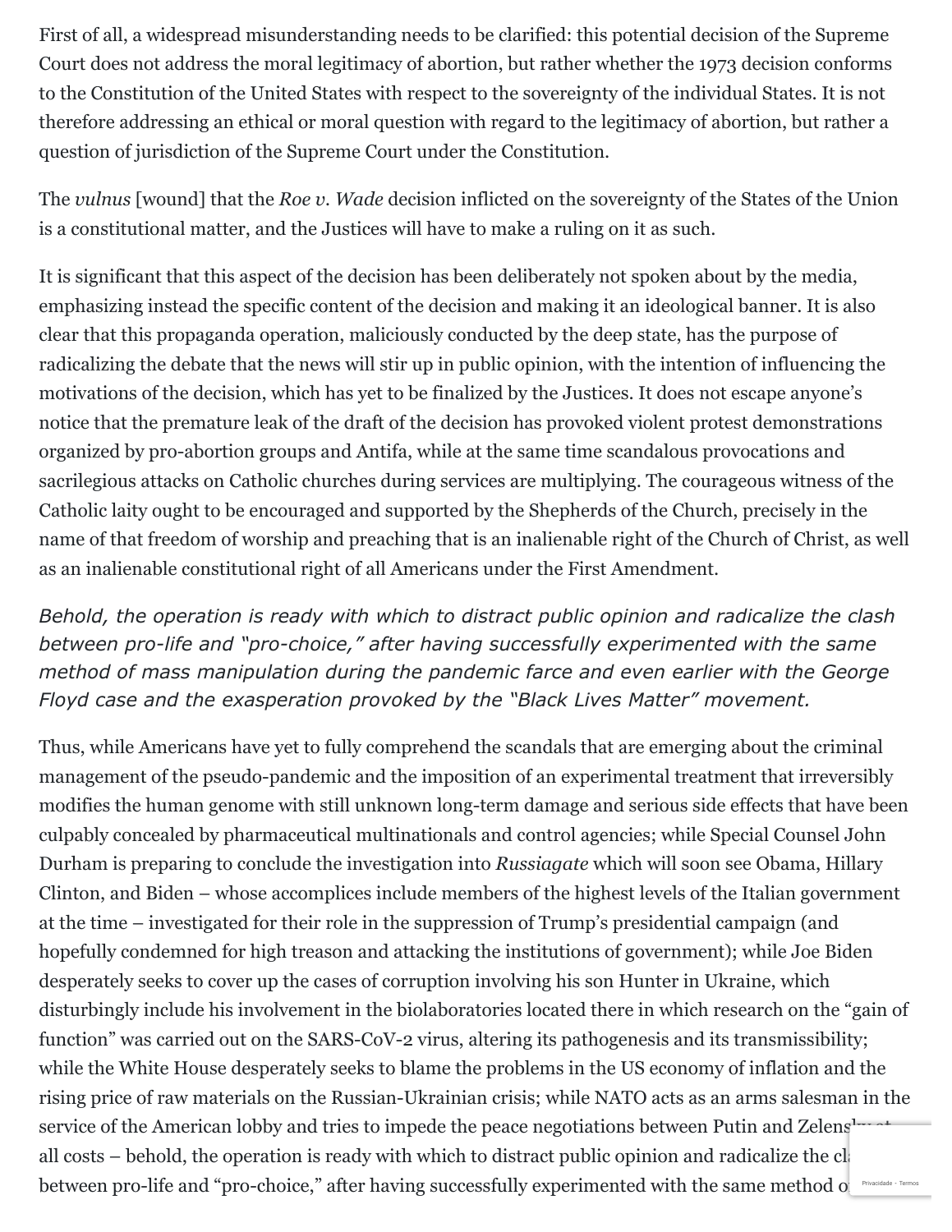manipulation during the pandemic farce and even earlier with the George Floyd case and the exasperation provoked by the "Black Lives Matter" movement.

If the Supreme Court is to be reproached for anything, it is for having wanted to impose legalized abortion on the States of the Union in 1973, even where it was rightly prohibited: this abuse of power was tolerated because it was cloaked in the ideological prejudice of the Democratic Party that gave rise to a massacre of the innocents that cries out to Heaven for justice. The *Roe v. Wade* decision was an operation of deliberate partiality that violated not only the natural law and the law of God but also the very principles enshrined in the United States Constitution. If the Justices are to heal this *vulnus*, they will limit themselves to applying the law that they have sworn to defend, something which their predecessors fifty years ago either did not know how to do or did not wish to.

*The Holy See and the United States Conference of Catholic Bishops ought to reaffirm, along with a firm condemnation of abortion, that American Catholics cannot and must not vote for elected representatives whose positions are not consistent with the Magisterium of the Church, and who as such are excommunicated.*

And if it is true that on May 11 the United States Senate demonstrated that it is not aligned with the proponents of abortion (by its vote to block the "Women's Health Protection Act"), one cannot fail to notice the scandal given by self-styled "Catholic" politicians, first of all Joe Biden and Nancy Pelosi, who trample down without scruples the morality that instead they ought to commit themselves to defending in the social and legislative sphere.

The Holy See and the United States Conference of Catholic Bishops ought to reaffirm, along with a firm condemnation of abortion, that American Catholics cannot and must not vote for elected representatives whose positions are not consistent with the Magisterium of the Church, and who as such are excommunicated. The embarrassing silence of the Hierarchy reveals itself as a confirmation of the sense of inferiority of those who ought to be wisely leading the people entrusted to their care, who instead are following them off the edge of a cliff along with the politicians whom the bishops supported in the last electoral campaign. Hearing Joe Biden advocate for abortion as a "fundamental right"- disguised under the hypocritical euphemism of "women's health protection" – proves the loss of any sense of the meaning of Catholic social commitment, for which not only the Hierarchy is responsible but also the entire system of Catholic education that looks to it for guidance. What sort of teaching is being given in Catholic high schools and universities if their graduates can declare that they support abortion without understanding its moral gravity? How can it be said that the killing of an innocent creature can be decided by the very mother who instead ought to protect the life of her child more than her own? Is this the "civilization" that Americans want to support and propagate? Are these the values that they want to pass on to future generations?

*Let us not forget that those who propagandize the killing of children are equally supportive* of euthanasia, LGBTQ ideology, gender theory, the Great Reset, the pandemic farce al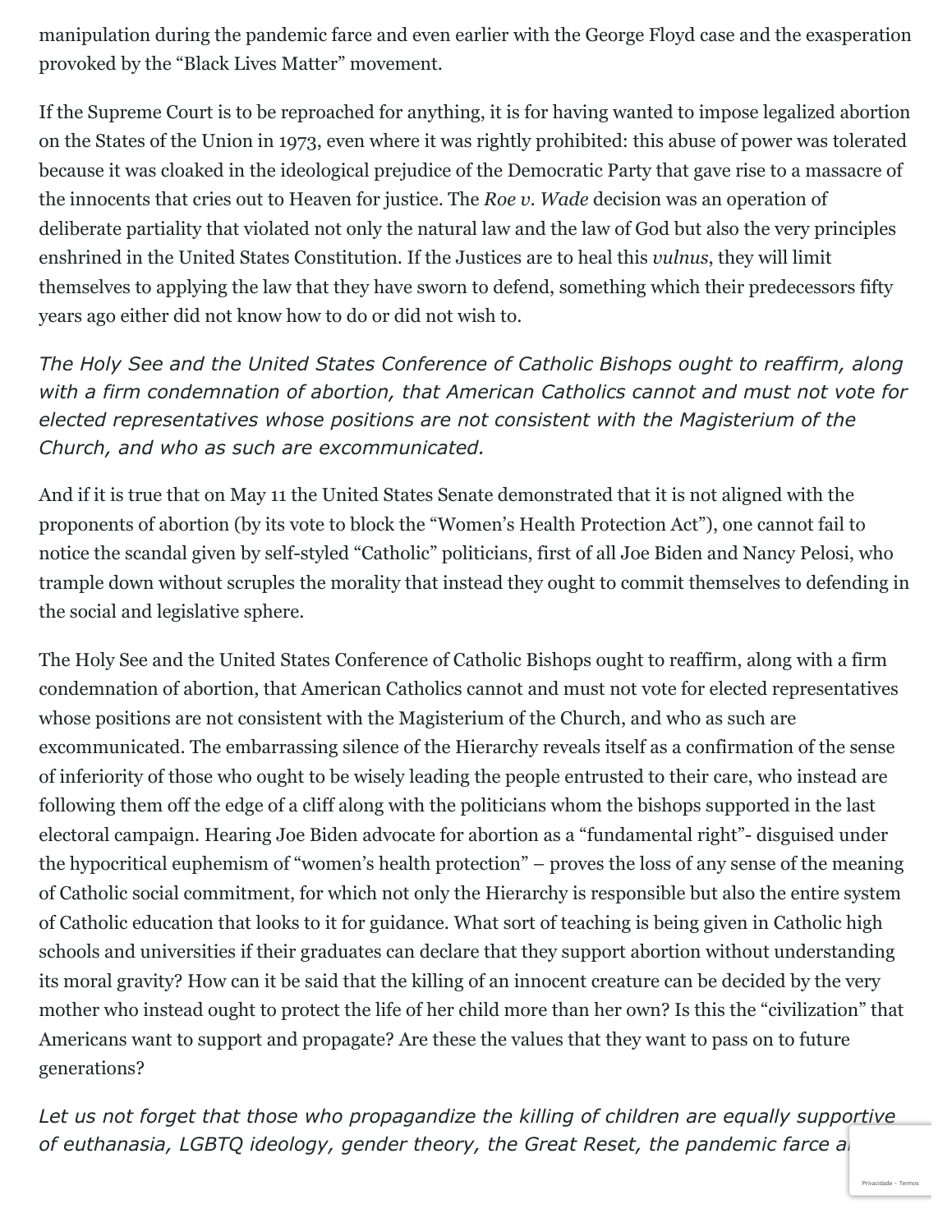*use of the Russian-Ukrainian crisis to weaken the nations of Europe and cover up the crimes of the deep state.*

I am certain that Americans will not allow themselves either to be sidetracked by these operations of mass distraction or to be provoked by the pro-abortion protests that have been deliberately incited in order to foment clashes and violent reactions. Let us not forget that those who propagandize the killing of children are equally supportive of euthanasia, LGBTQ ideology, gender theory, the Great Reset, the pandemic farce and the use of the Russian-Ukrainian crisis to weaken the nations of Europe and cover up the crimes of the deep state.

Let us pray therefore that She whom we venerate as *Sede Sapientiæ*, the Seat of Wisdom, may illumine the minds of the Justices of the Supreme Court and inspire them with a sense of justice so that they may recognize the sacredness and inviolability of the life of the unborn child. And may the Woman foretold in Genesis crush the head of the Serpent who is the first inspirer of the horrendous crime of abortion.

May 12, 2022

+ Carlo Maria Viganò, *Archbishop*

## The Latest from RTV — CARDINAL JOSEPH ZEN ARRESTED (Where is Pope Francis?)





[Privacidade](https://www.google.com/intl/pt-BR/policies/privacy/) - [Termos](https://www.google.com/intl/pt-BR/policies/terms/)